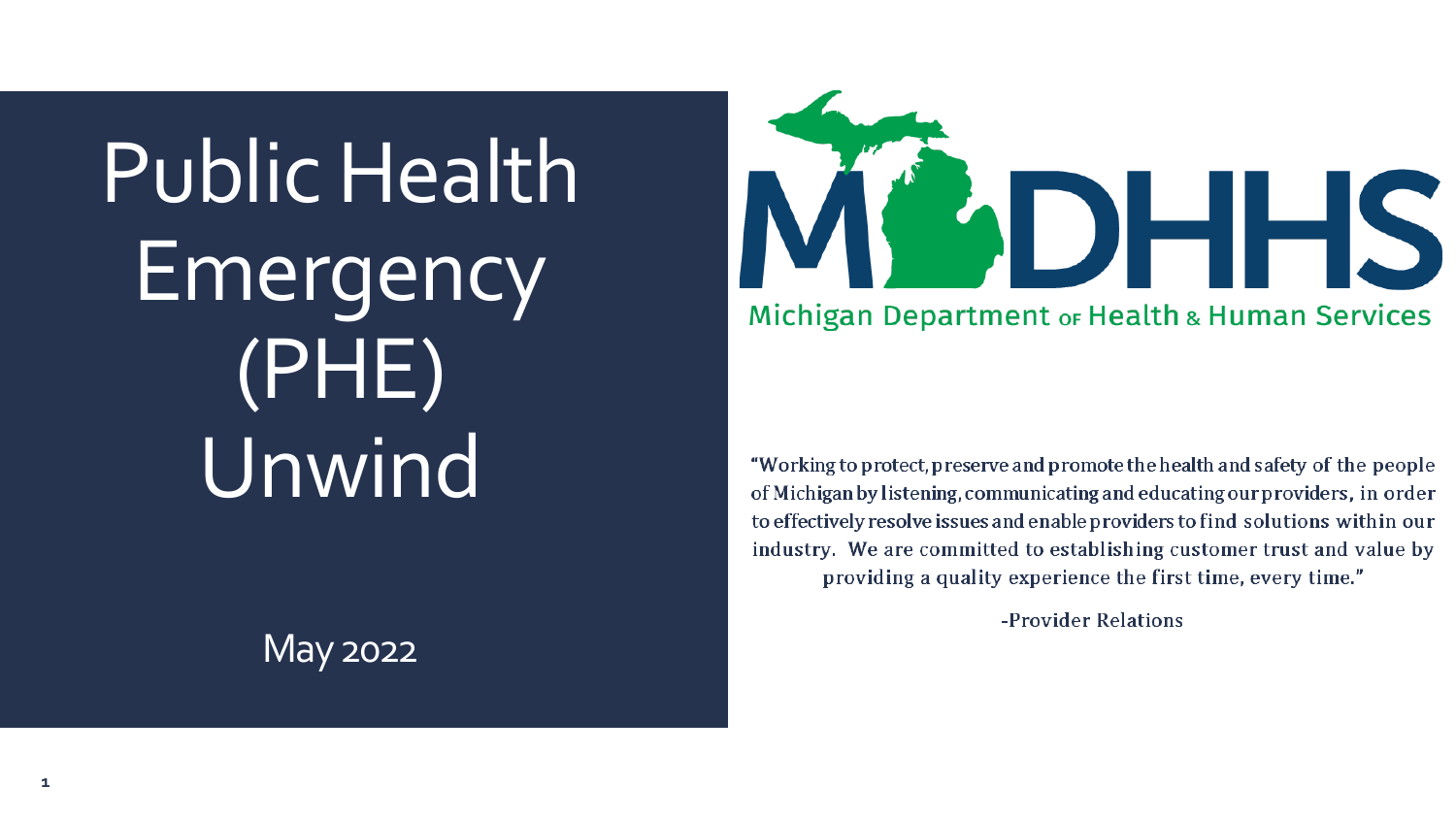

#### [PHE Unwind Overview](#page-8-0)





#### $\begin{picture}(120,115) \put(0,0){\line(1,0){15}} \put(15,0){\line(1,0){15}} \put(15,0){\line(1,0){15}} \put(15,0){\line(1,0){15}} \put(15,0){\line(1,0){15}} \put(15,0){\line(1,0){15}} \put(15,0){\line(1,0){15}} \put(15,0){\line(1,0){15}} \put(15,0){\line(1,0){15}} \put(15,0){\line(1,0){15}} \put(15,0){\line(1,0){15}} \put(15,0){\line$

Eligibility Renewal Processes



Communication Strategies



Resources

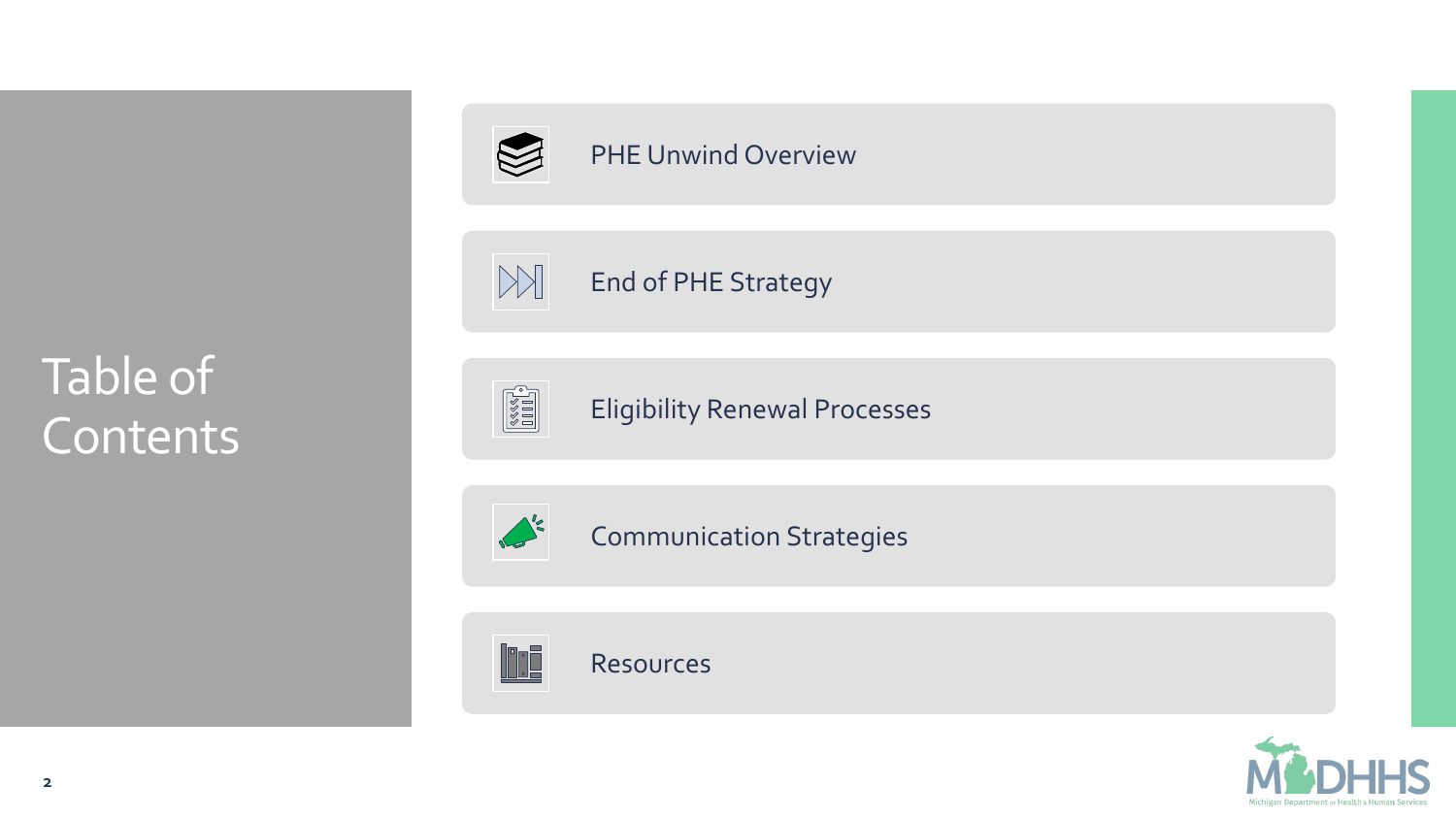## **Objectives**

#### **After this presentation stakeholders should have a better understanding of:**

- The Public Health Emergency (PHE)
- What the Michigan Department of Health and Human Services (MDHHS) is doing to unwind from the PHE
- The changes MDHHS had to make as part of the PHE
- MDHHS's communication plan including resources available
- Next steps

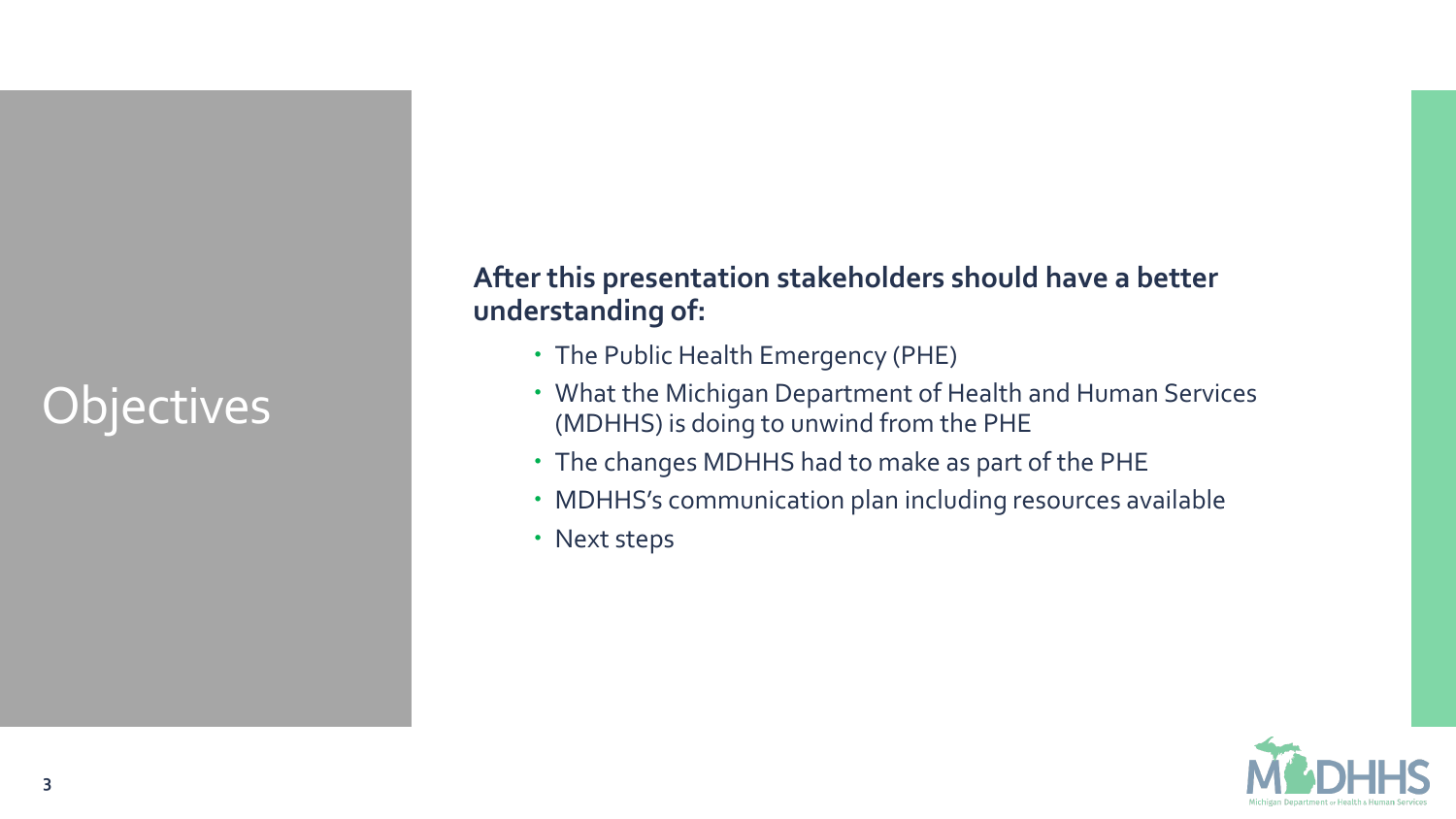## PHE Unwind Overview

The Secretary of the Department of Health and Human Services may, under section 319 of the Public Health Service Act, determine that:

a) a disease or disorder presents a public health emergency; or

b) a public health emergency, including significant outbreaks of infectious disease or bioterrorist attacks, otherwise exists.

[Federal Public Health](https://www.phe.gov/emergency/news/healthactions/phe/Pages/default.aspx)  Emergency Declarations

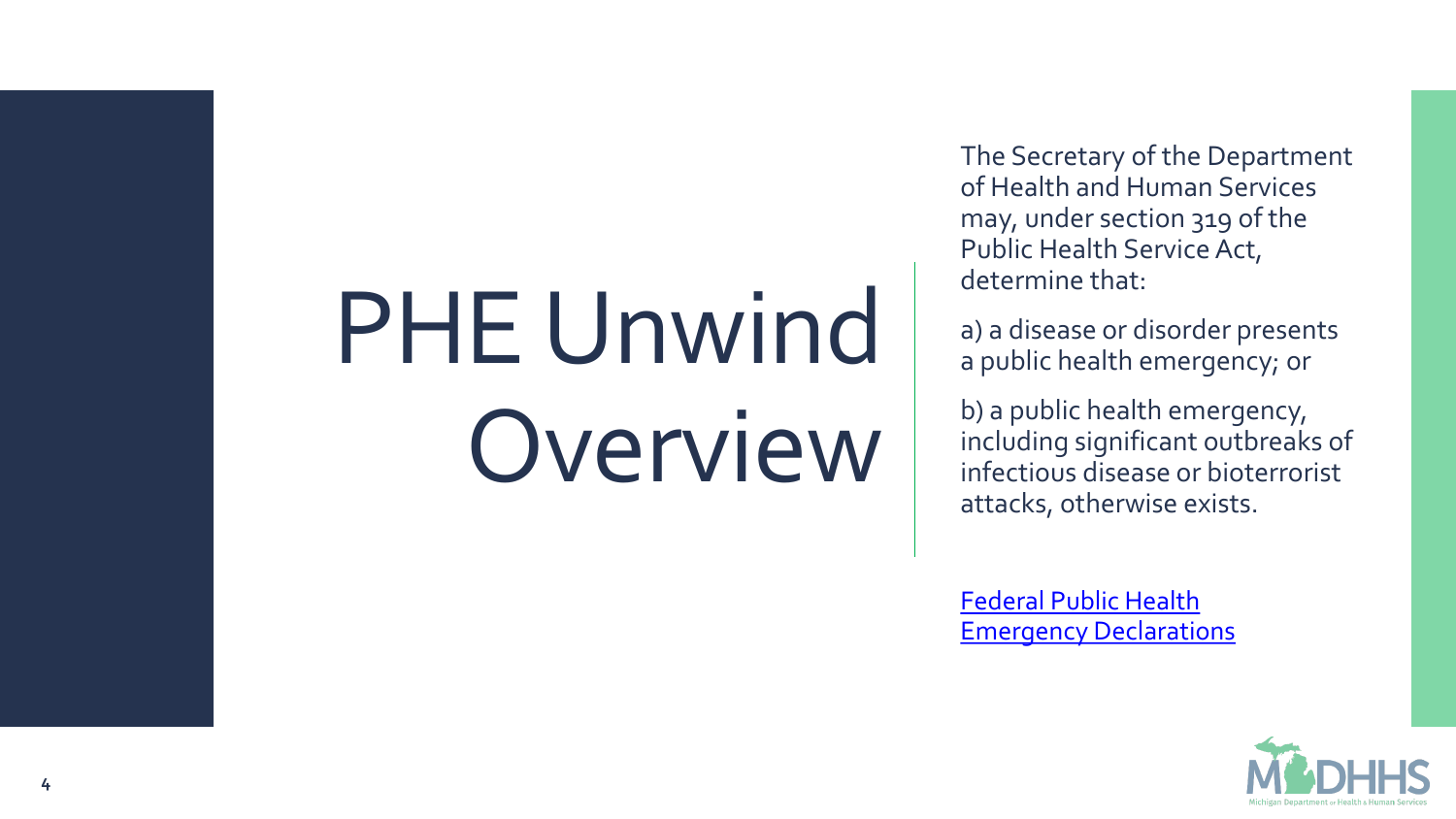## Background

The Public Health Service Act was used to declare a Public Health Emergency in the entire United States on January 31, 2020. The PHE was renewed on [April 12, 2022.](https://aspr.hhs.gov/legal/PHE/Pages/COVID19-12Apr2022.aspx)

- Allows for State program flexibilities
- Extending or ending the PHE is the federal government's decision
- The PHE can extend for up to 90-days at a time and has been renewed every 90 days for nearly 2 years. The federal government has indicated they will give states 60 days' notice prior to formally ending the PHE.

| If the public Health Emergency<br>Ends       | Continuous Coverage Requirement<br><b>Ends</b>                                                                  | Then MOE Requirement keep<br>Eligiblity Levels and Benefits the<br>same and Enhanced 6.2% FMAP<br><b>Ends</b>                                                                                                                                                                                                      |
|----------------------------------------------|-----------------------------------------------------------------------------------------------------------------|--------------------------------------------------------------------------------------------------------------------------------------------------------------------------------------------------------------------------------------------------------------------------------------------------------------------|
| July 15, 2022                                | July 31, 2022                                                                                                   | September 30, 2022                                                                                                                                                                                                                                                                                                 |
|                                              |                                                                                                                 |                                                                                                                                                                                                                                                                                                                    |
| $\overline{a}$ $\overline{a}$ $\overline{a}$ | 그 그 사람들은 그 사람들이 아니라 그 사람들이 아니라 그 사람들이 아니라 그 사람들이 아니라 그 사람들이 아니라 그 사람들이 아니라 그 사람들이 아니라 그 사람들이 아니라 그 사람들이 아니라 그 사 | $\sqrt{2}$ $\sqrt{2}$ $\sqrt{2}$ $\sqrt{2}$ $\sqrt{2}$ $\sqrt{2}$ $\sqrt{2}$ $\sqrt{2}$ $\sqrt{2}$ $\sqrt{2}$ $\sqrt{2}$ $\sqrt{2}$ $\sqrt{2}$ $\sqrt{2}$ $\sqrt{2}$ $\sqrt{2}$ $\sqrt{2}$ $\sqrt{2}$ $\sqrt{2}$ $\sqrt{2}$ $\sqrt{2}$ $\sqrt{2}$ $\sqrt{2}$ $\sqrt{2}$ $\sqrt{2}$ $\sqrt{2}$ $\sqrt{2}$ $\sqrt{2$ |

Appendix K HCBS Waiver emergency program flexibilities are in place until January 2023 (6 months after end of PHE).

Current PHE 60-day notice to Michigan would be May 16, 2022, unless extended again past July 15, 2022.

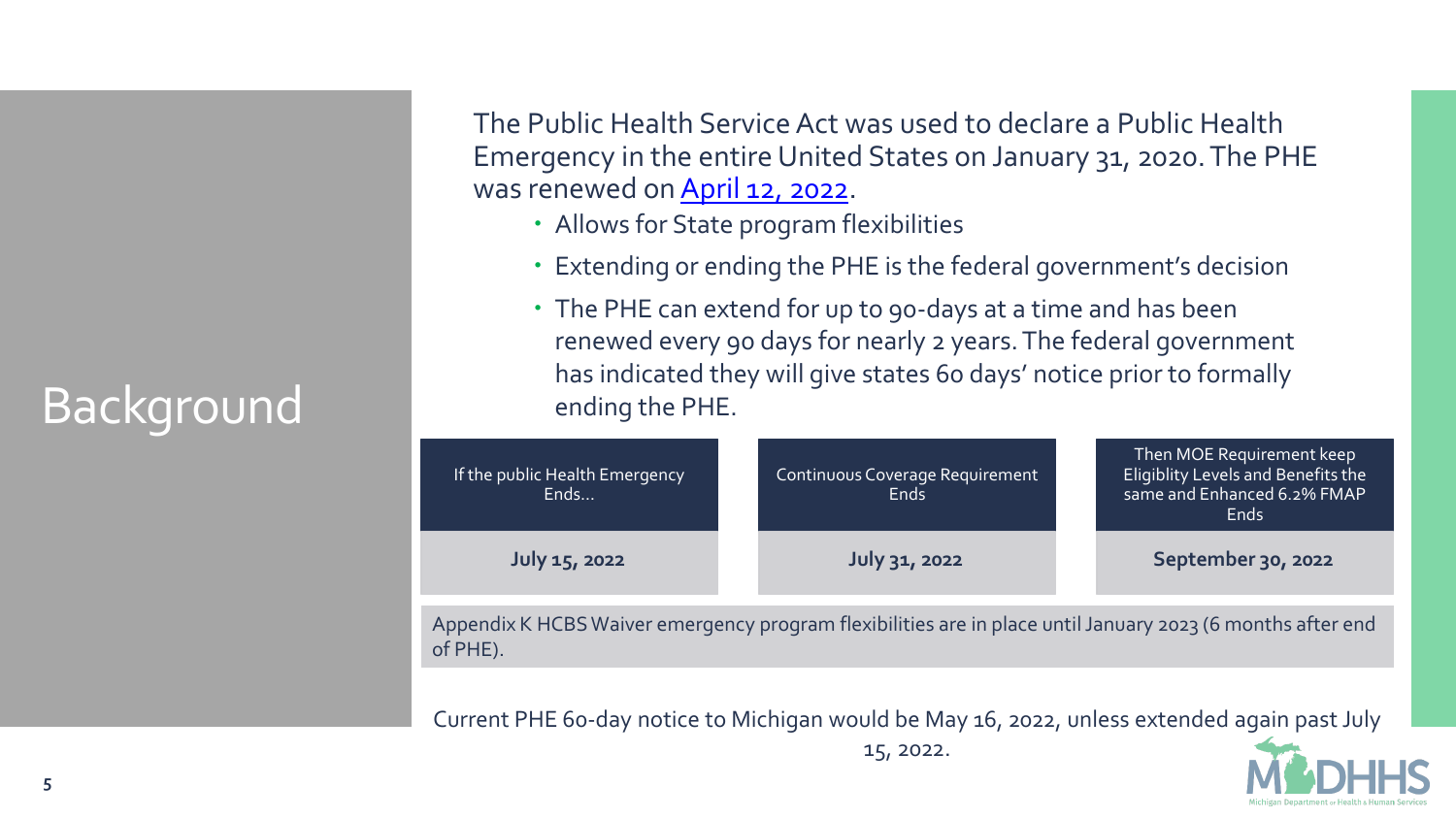Medicaid and Healthy Michigan Plan Enrollment During PHE





Data pulled as of April 2022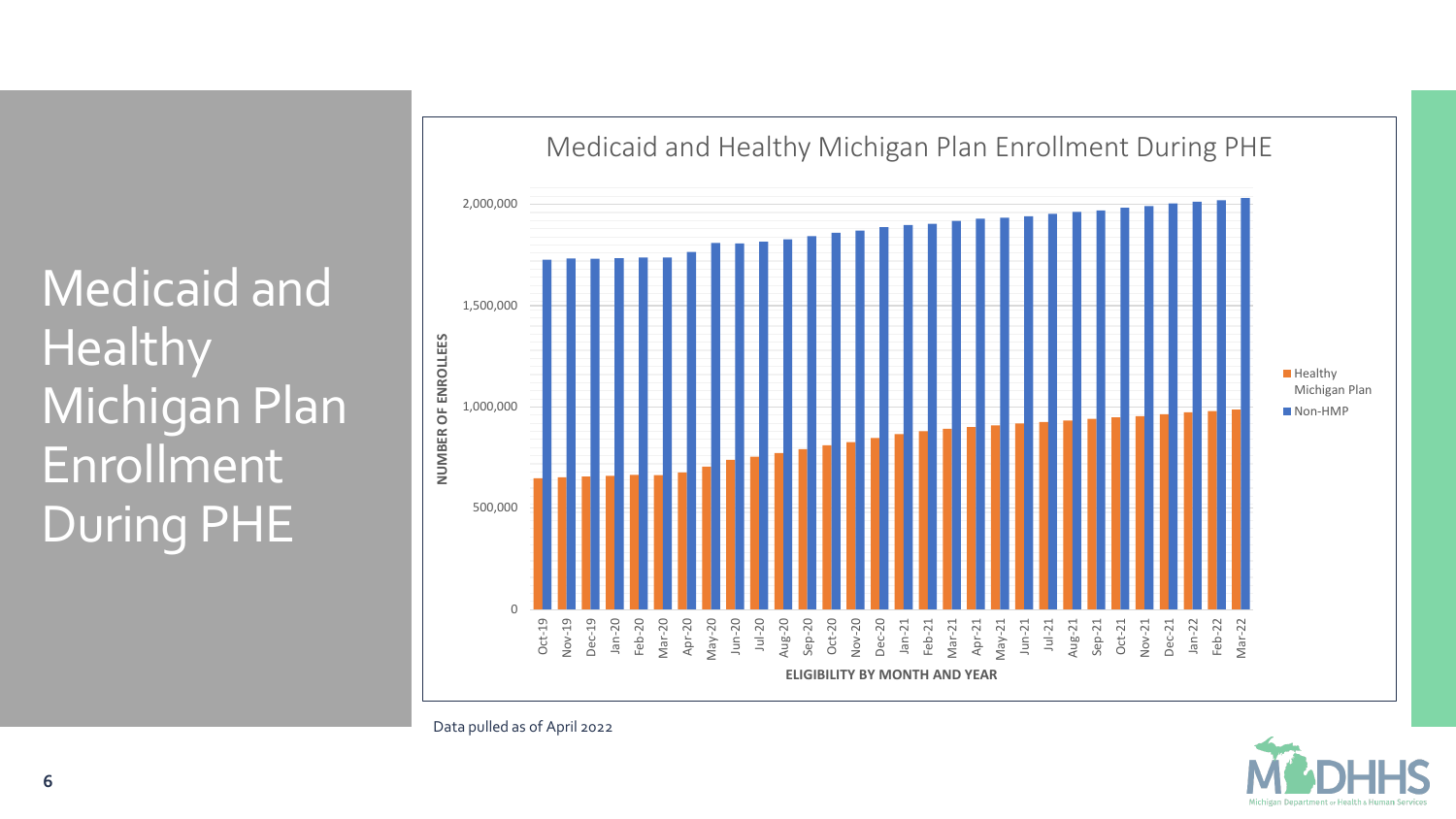#### Timeline

| <b>Target Date</b>         | <b>Material</b>                                                                                |
|----------------------------|------------------------------------------------------------------------------------------------|
| <b>May 2022</b>            | Awareness campaign (initial intended audience is<br>beneficiaries).                            |
| June 2022                  | Beneficiary alert PHE unwind letter                                                            |
| <b>July 2022-June 2023</b> | Eligibility renewal letters begin being mailed to<br>beneficiaries, based on month of renewal. |
| September 2023             | 14-month time limit ends for renewal unwind<br>process based on CMS quidance.                  |



**\*Hypothetical timeline assumes PHE ends in July 2022.Timeline is subject to change as dates are finalized.**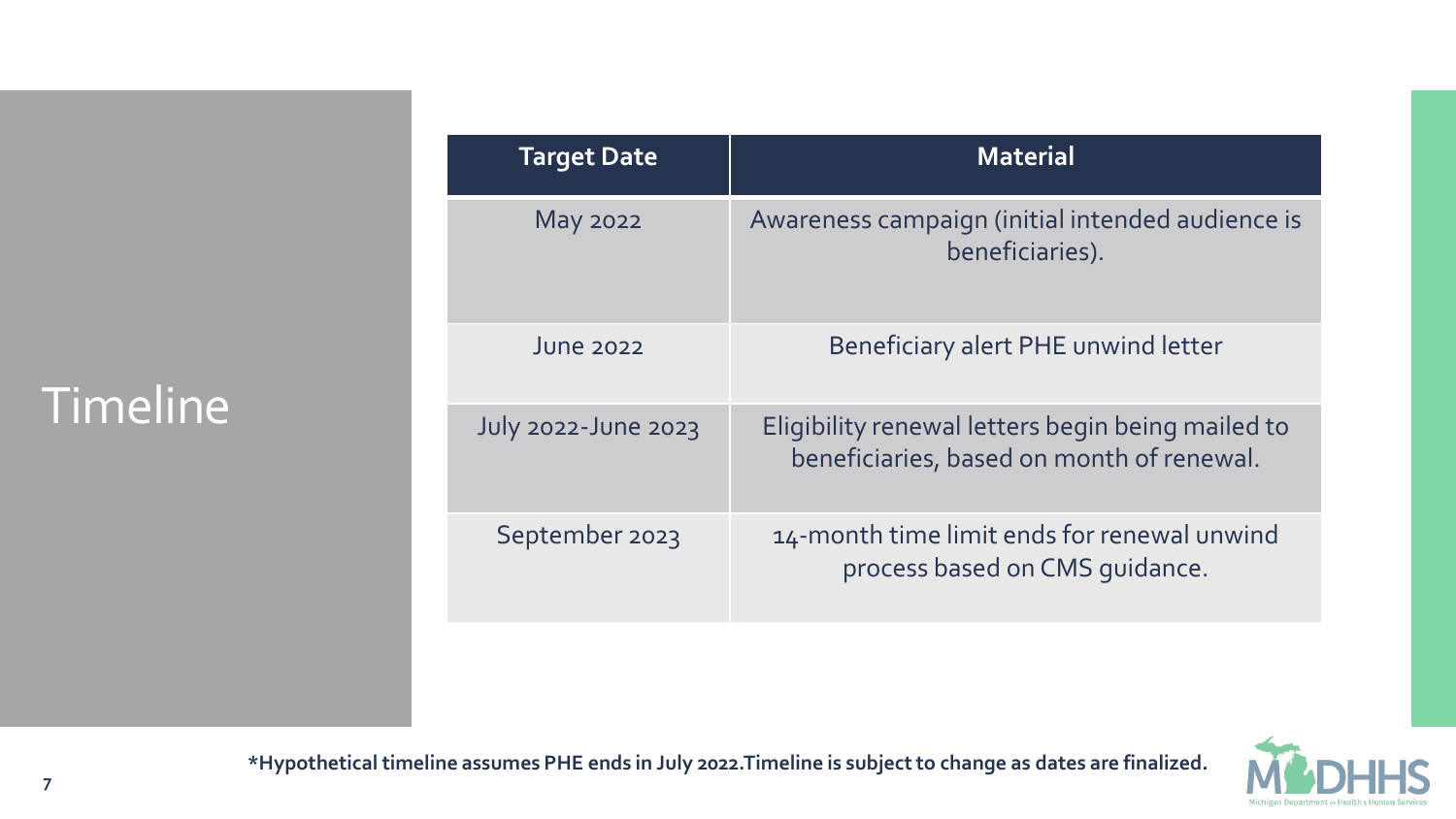# End of PHE Strategy

Behavioral and Physical Health and Aging Services Administration (BPHASA) efforts to assist providers and partners in preparing for the eventual end of the PHE.

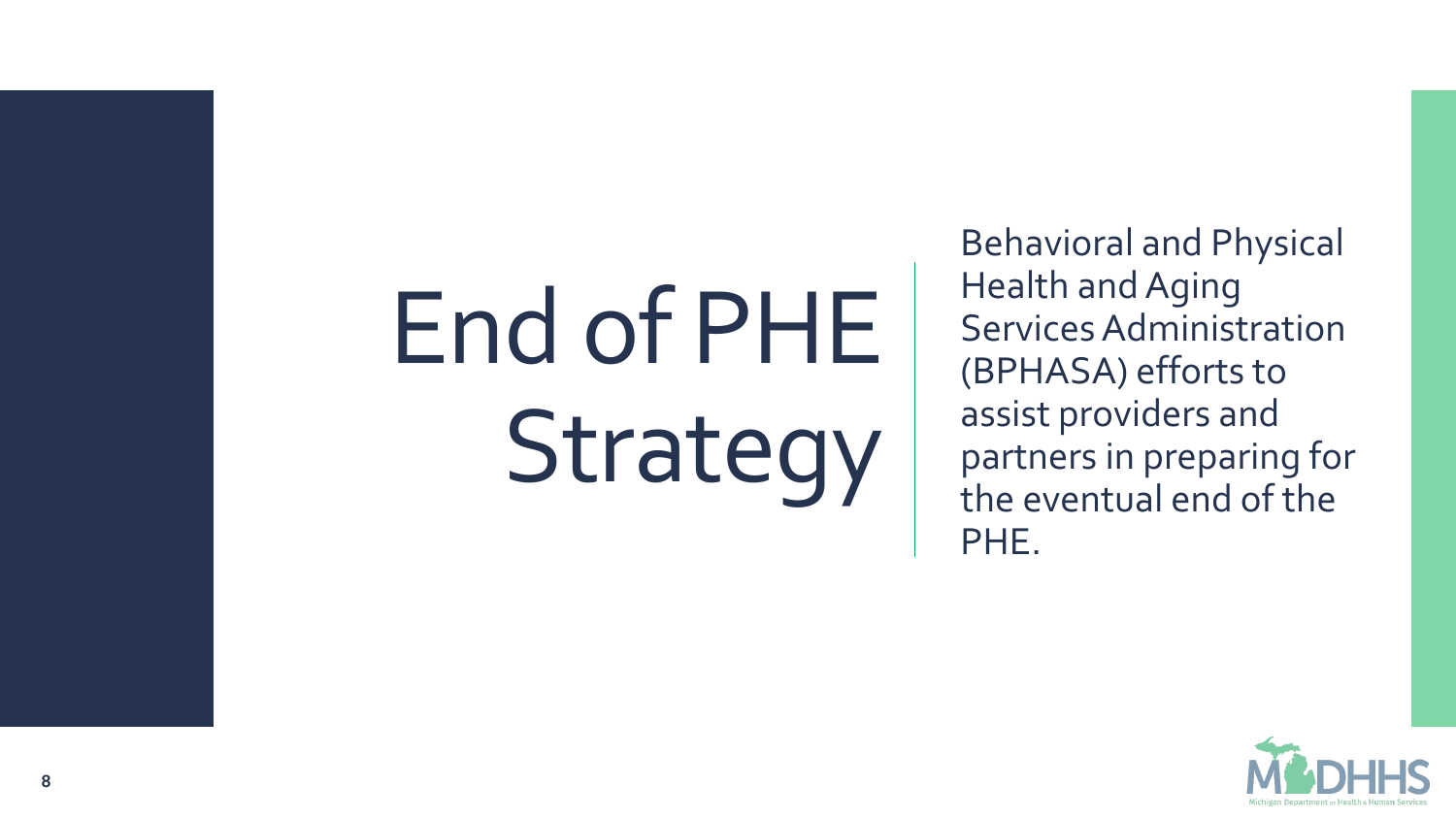## <span id="page-8-0"></span>**BPHASA** Workgroups



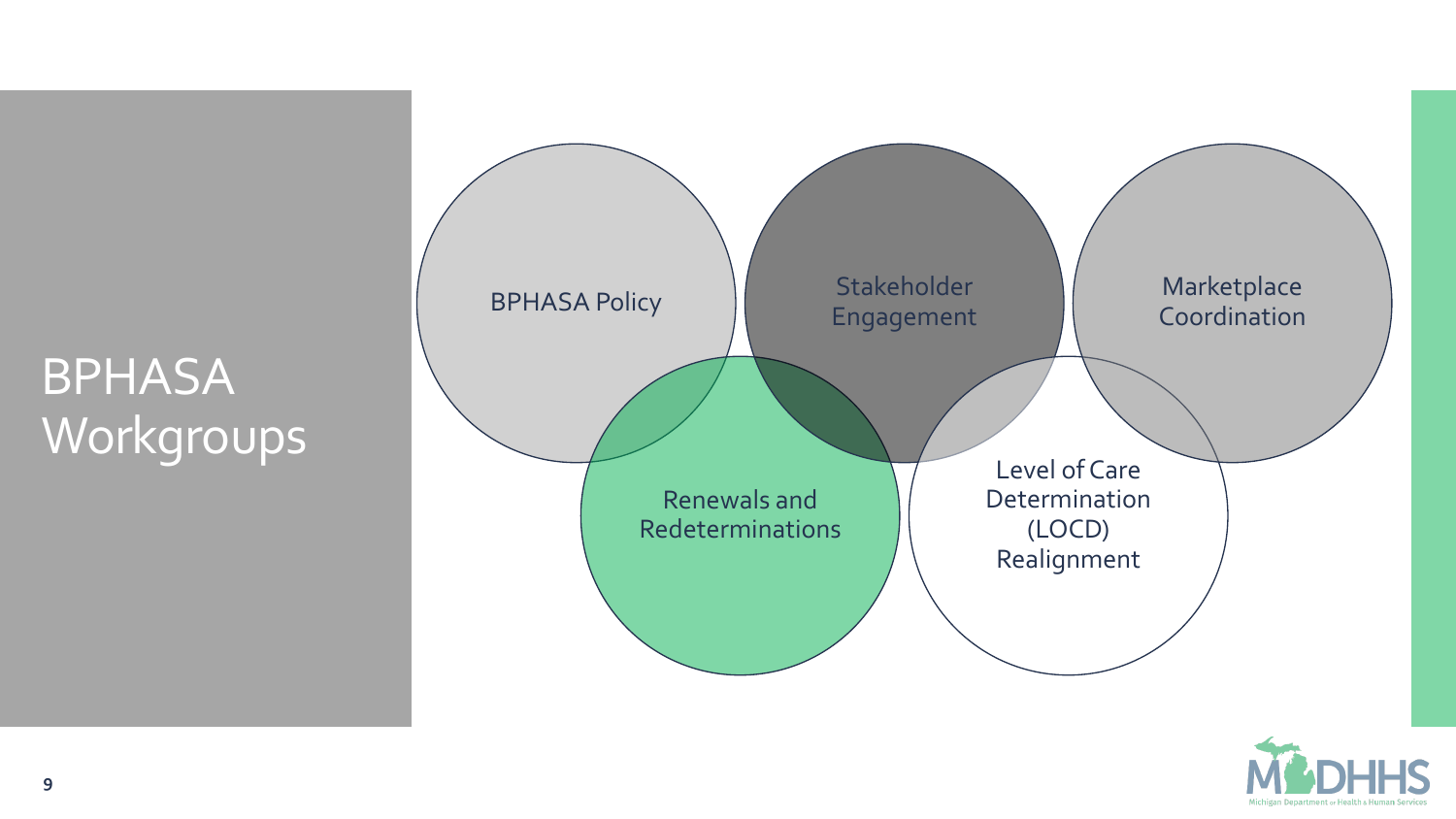#### **Current Tasks and Projects**

### **BPHASA** Policy Strategy

"COVID-19 Response" Policy [Bulletins and L-Letters](https://www.michigan.gov/mdhhs/assistance-programs/medicaid/portalhome/medicaid-providers/policyforms/policy-letters-and-forms)

Numerous Medicaid policies and L letters were issued as part of the MDHHS COVID-19 Response efforts. Policies were issued under multiple authorities, which expire on different dates.

Creating a PHE unwind timeline by prioritizing the expiring PHErelated policies and procedures.

Creating a cross walk to assist providers in determining which "COVID-19 Response" policies have ended, modified or continued beyond the PHE, or remain permanently. [www.michigan.gov/md](http://www.cms.michigan.gov/mdhhs/end-phe) hhs/end-phe

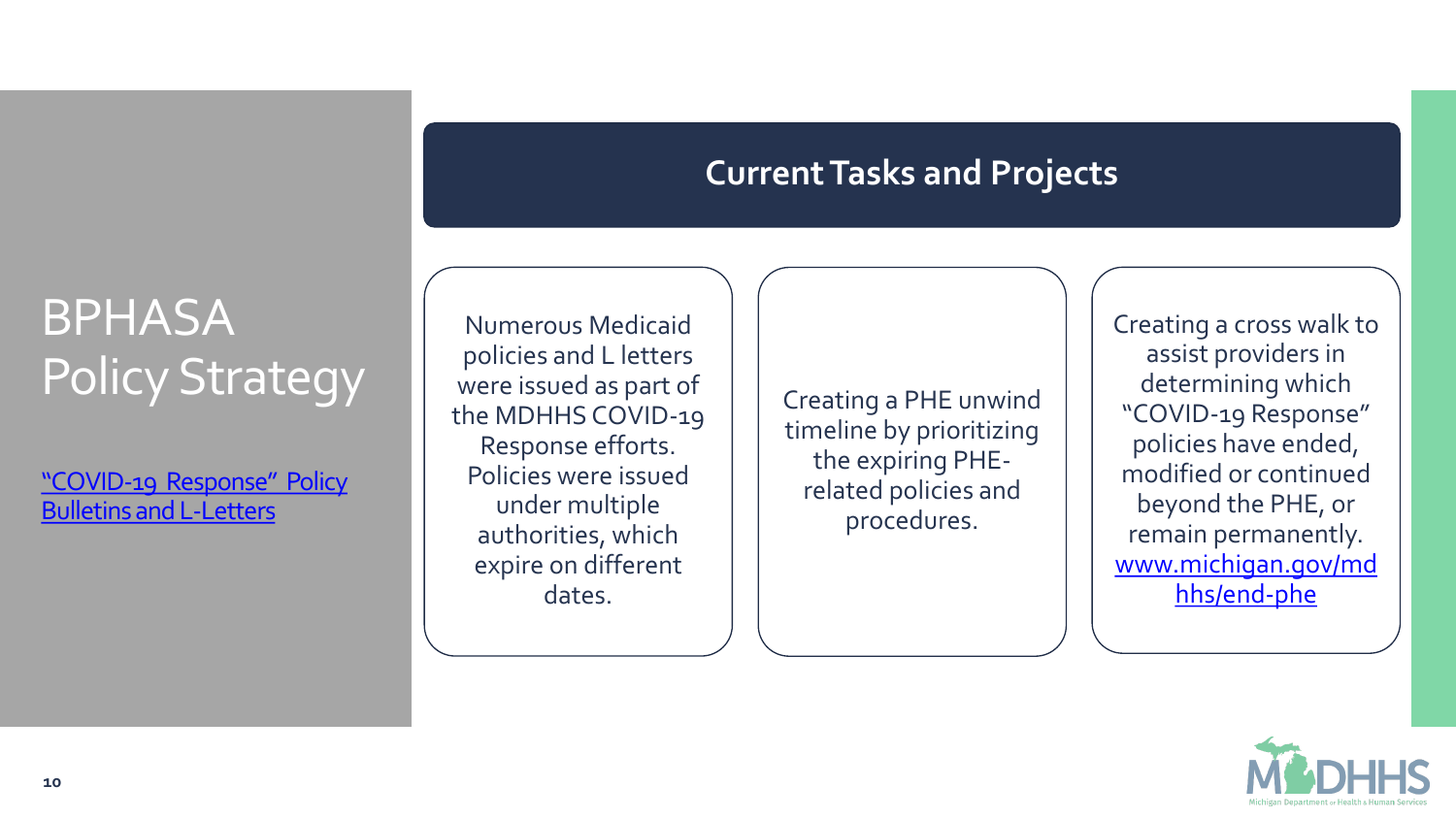#### **Policies that will change or end a "COVID-19 Response policy":**

### BPHASA Policy Strategy

"COVID-19 Response" Policy [Bulletins and L-Letters](https://www.michigan.gov/mdhhs/assistance-programs/medicaid/portalhome/medicaid-providers/policyforms/policy-letters-and-forms)

Will be fully promulgated, which includes a 35-day public comment period and issuance of a final bulletin at least 30 days before the effective date of the policy change.

Beneficiaries will be provided with timely and adequate notice of the ending or reduction of any COVID-19 Response service.

For services that will continue either permanently or temporarily under a new authority: appropriate tribal notices and public notices will be issued according to required timelines.

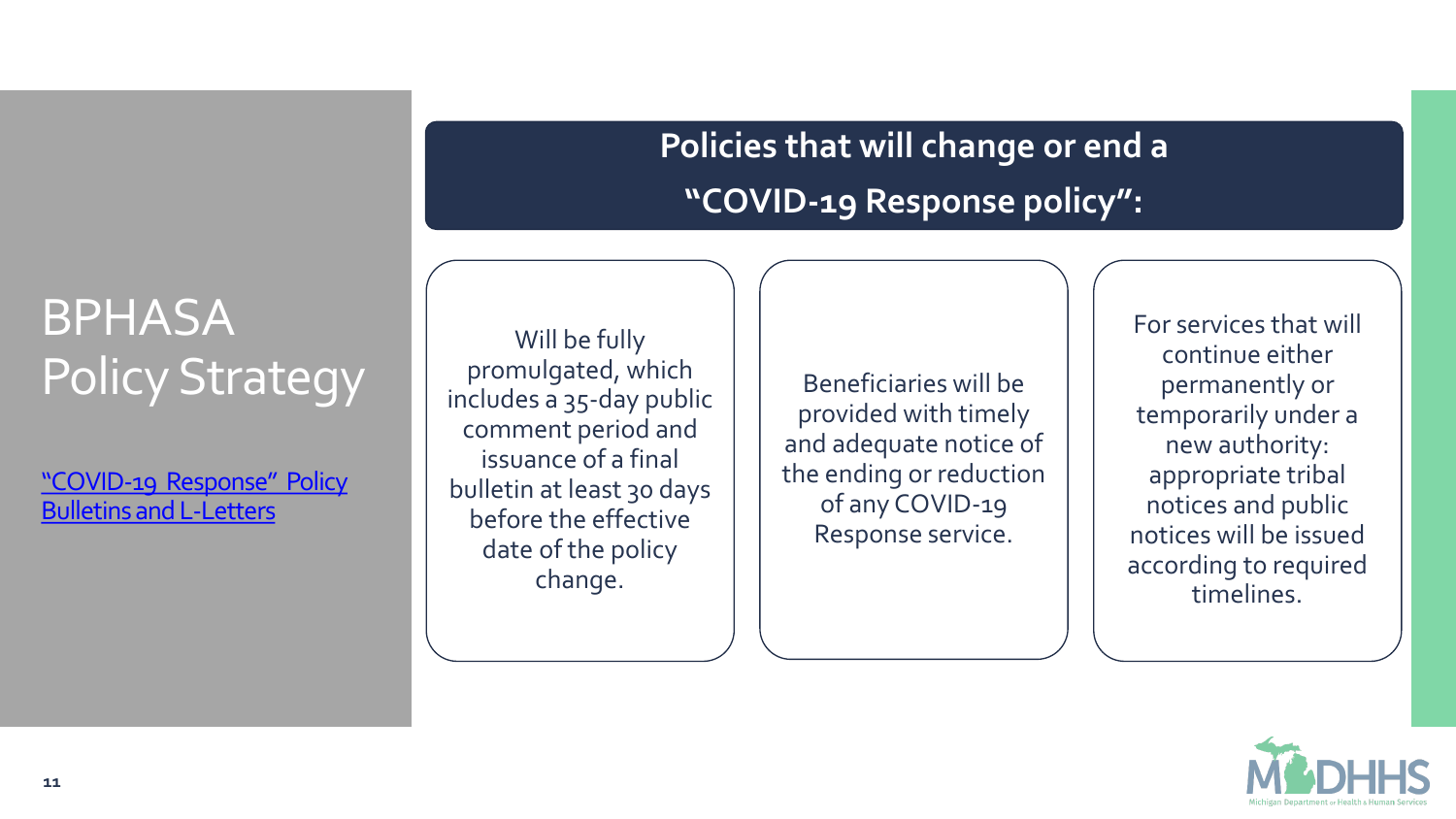## Eligibility Renewal Processes

Pre -PHE and PHE unwind

To allow eligibility and services to continue uninterrupted, MDHHS paused many day -to -day Medicaid case maintenance processes, and put in operational changes, so that most individuals would not be dis enrolled, lose coverage, or change Medicaid programs during the PHE. These processes, including the routine annual review of a member's eligibility, have been on hold for more than one year.

MDHHS is acting now, to help alleviate the resumption of normal operations after the PHE ends.

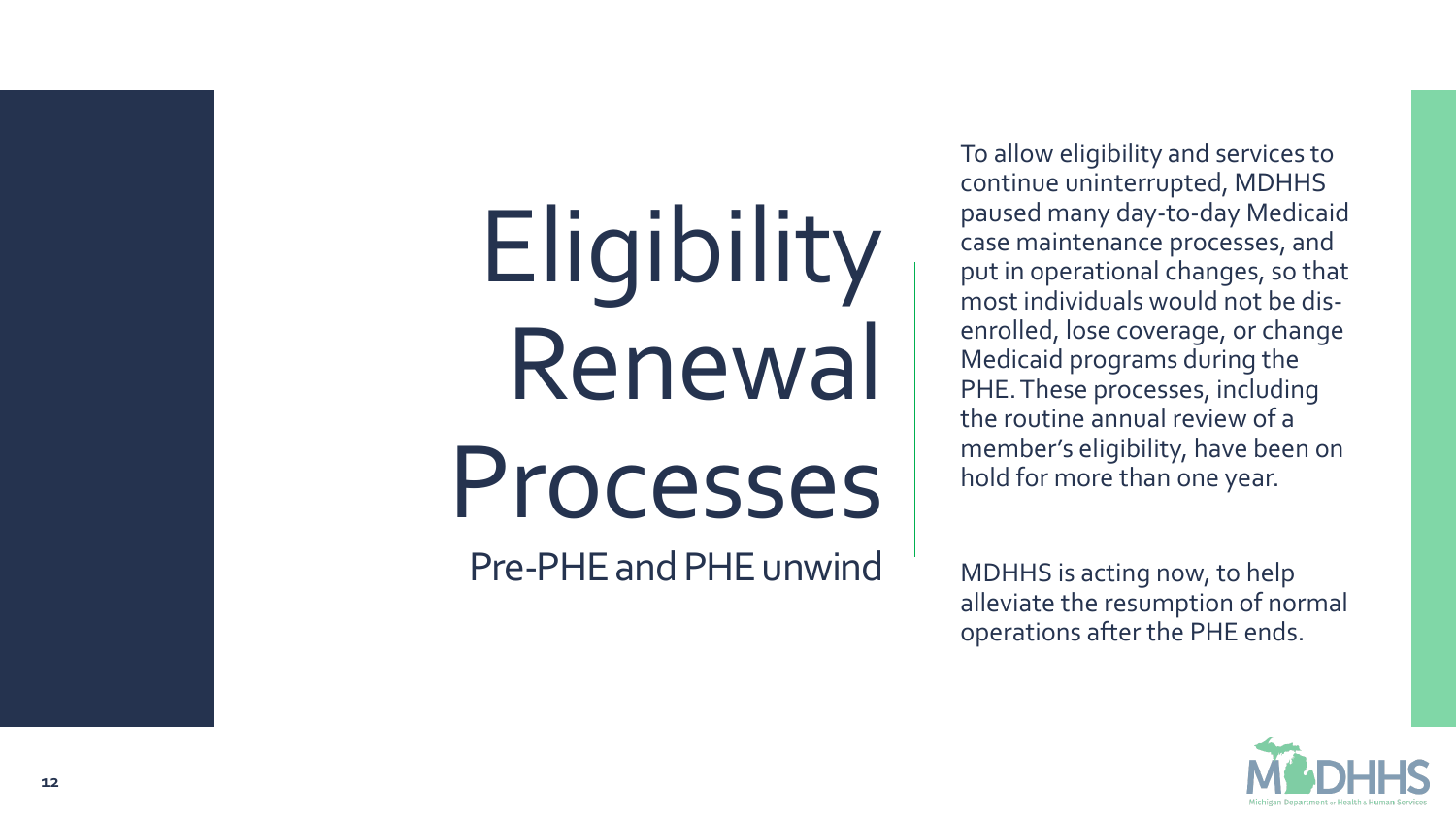Pre-PHE

Prior to the PHE the renewal process required a complete renewal at least once every 12 months. Bridges would set the renewal date according to benefit periods. The pre-PHE renewal process generally followed the steps outlined below:

If the renewal packet is not returned, then a DHS-1606 is generated indicating Medicaid coverage will close and is through the end of the (renewal) month. For any type of Medicaid assistance that cannot be renewed automatically the DHS-1010 renewal packet is generated 1 to 2 months prior to the renewal date. Certain types of Medicaid assistance may be renewed automatically with current beneficiary information on file. (AKA passive renewal). Renewal period begins

\*\*The renewal process has not been conducted since early in the PHE.

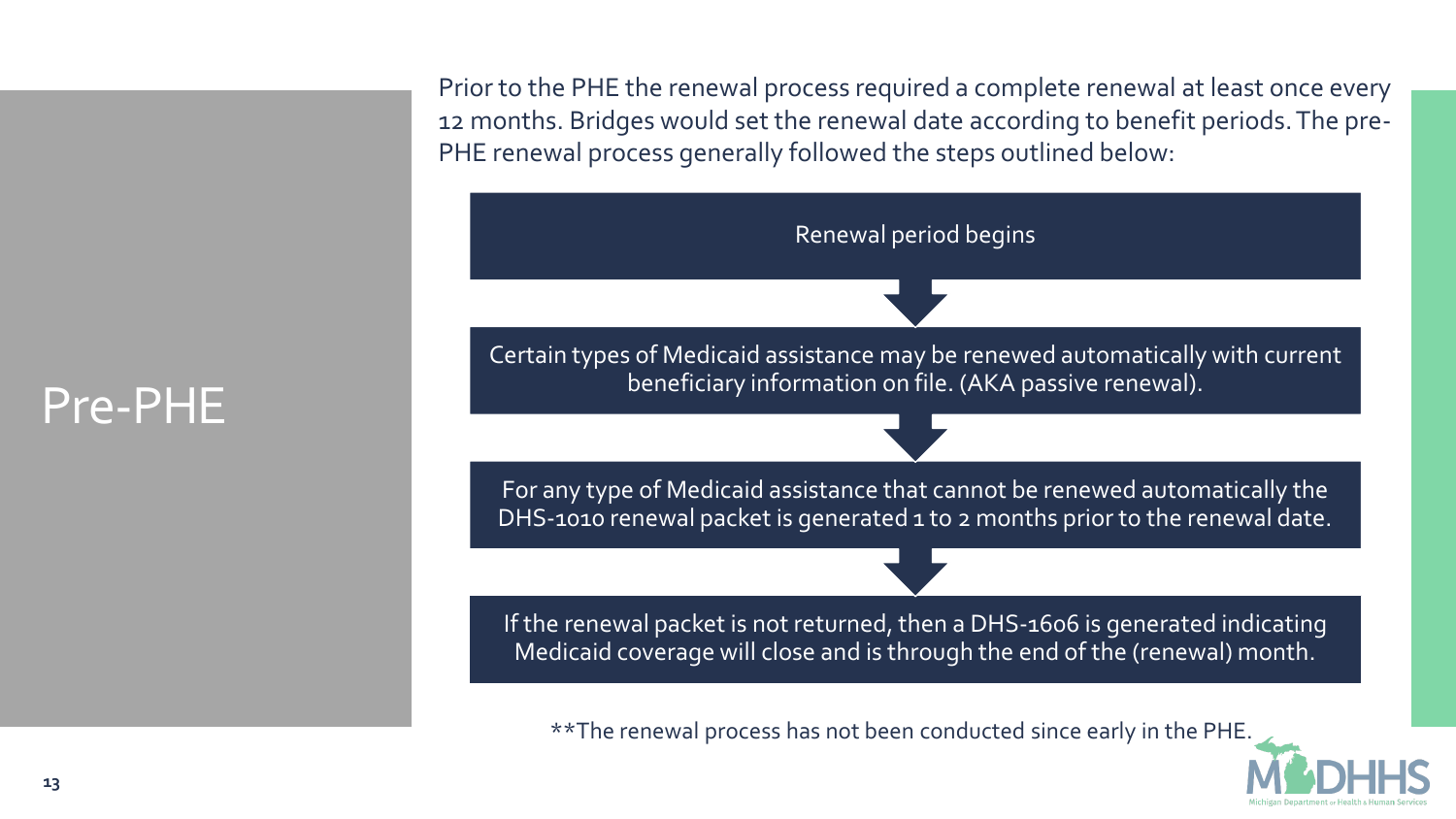



**\*Hypothetical timeline assumes PHE ends in July 2022. Timeline is subject to change as dates are finalized.**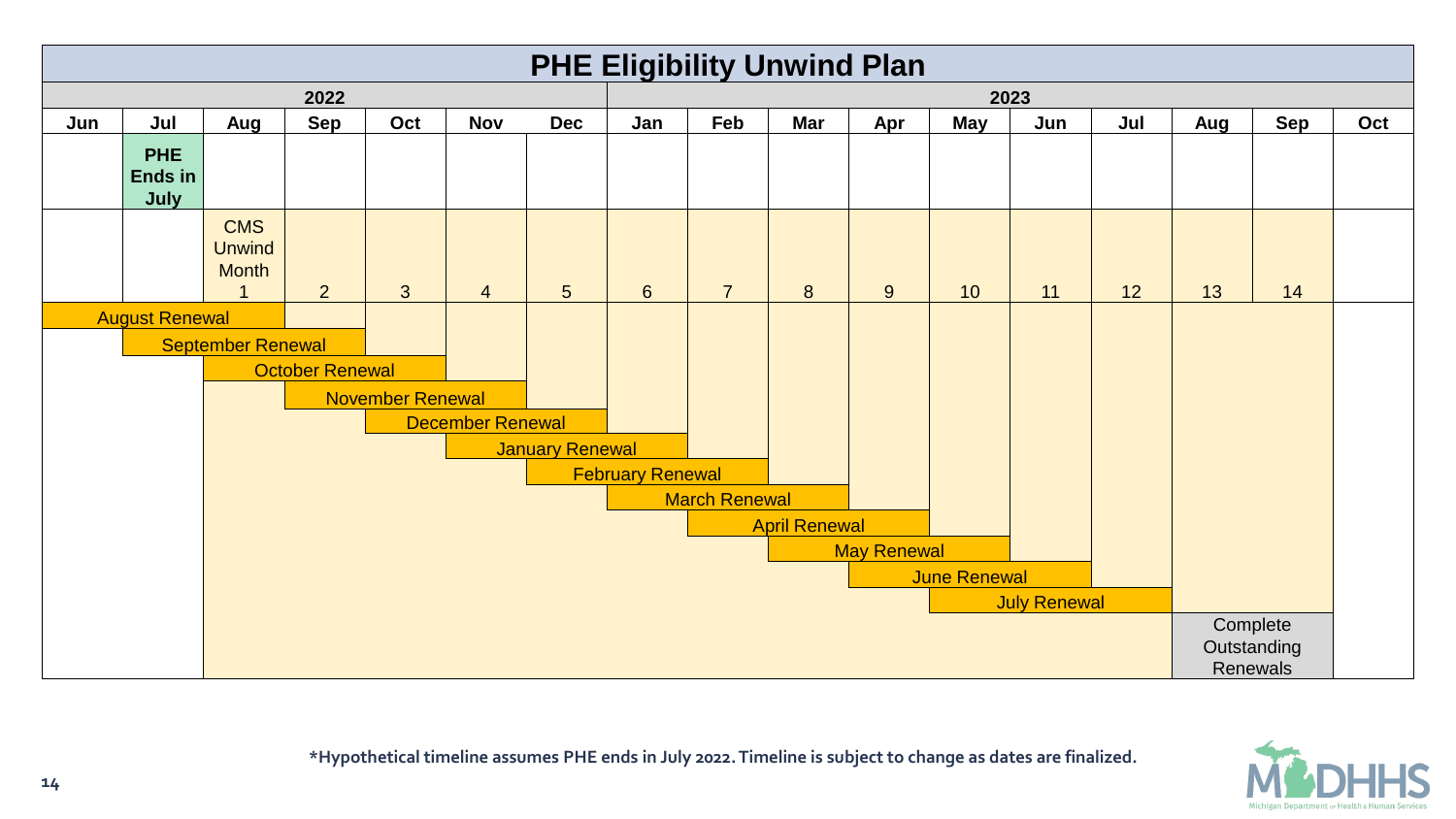### Beneficiary Alert Letter

Michigan Department of Health and Human Services PO Box 30809 Lansing MI 48909

John Smith 1234 Main Street Anytown, MI 48044



Month XX, 2022

#### About your Medicaid healthcare renewal

Dear Beneficiary,

During the federal COVID-19 public health emergency (PHE) we stopped the Medicaid renewal process. Once the federal PHE ends, we will check if you still qualify for free or low-cost Medicaid healthcare coverage. To keep your coverage, you may need to complete a yearly renewal form. If you do, we will mail one to you.

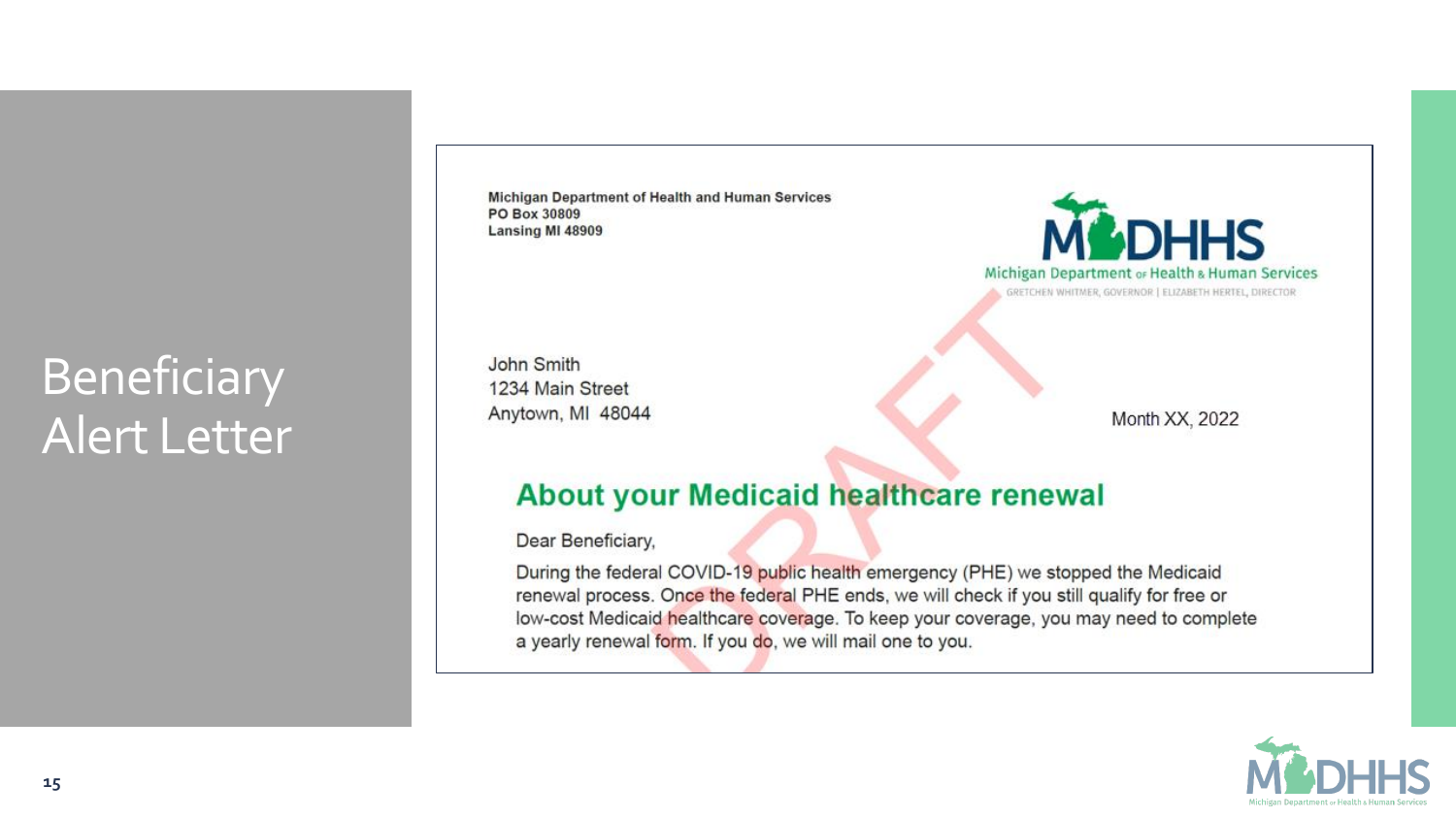### Eligibility Renewal Formats



| <b>DHS-1010 Paper</b>                                         |  |  |  |
|---------------------------------------------------------------|--|--|--|
| Form                                                          |  |  |  |
| Only for those who receive eligibility packet in<br>the mail. |  |  |  |
| DHS-1010 Redetermination layout                               |  |  |  |
|                                                               |  |  |  |
|                                                               |  |  |  |
| <b>Redetermination</b>                                        |  |  |  |
| <b>Renew your benefits</b>                                    |  |  |  |
| Full legal name:                                              |  |  |  |
| Your due date:                                                |  |  |  |
| Your benefits will end if you do not submit the form for:     |  |  |  |

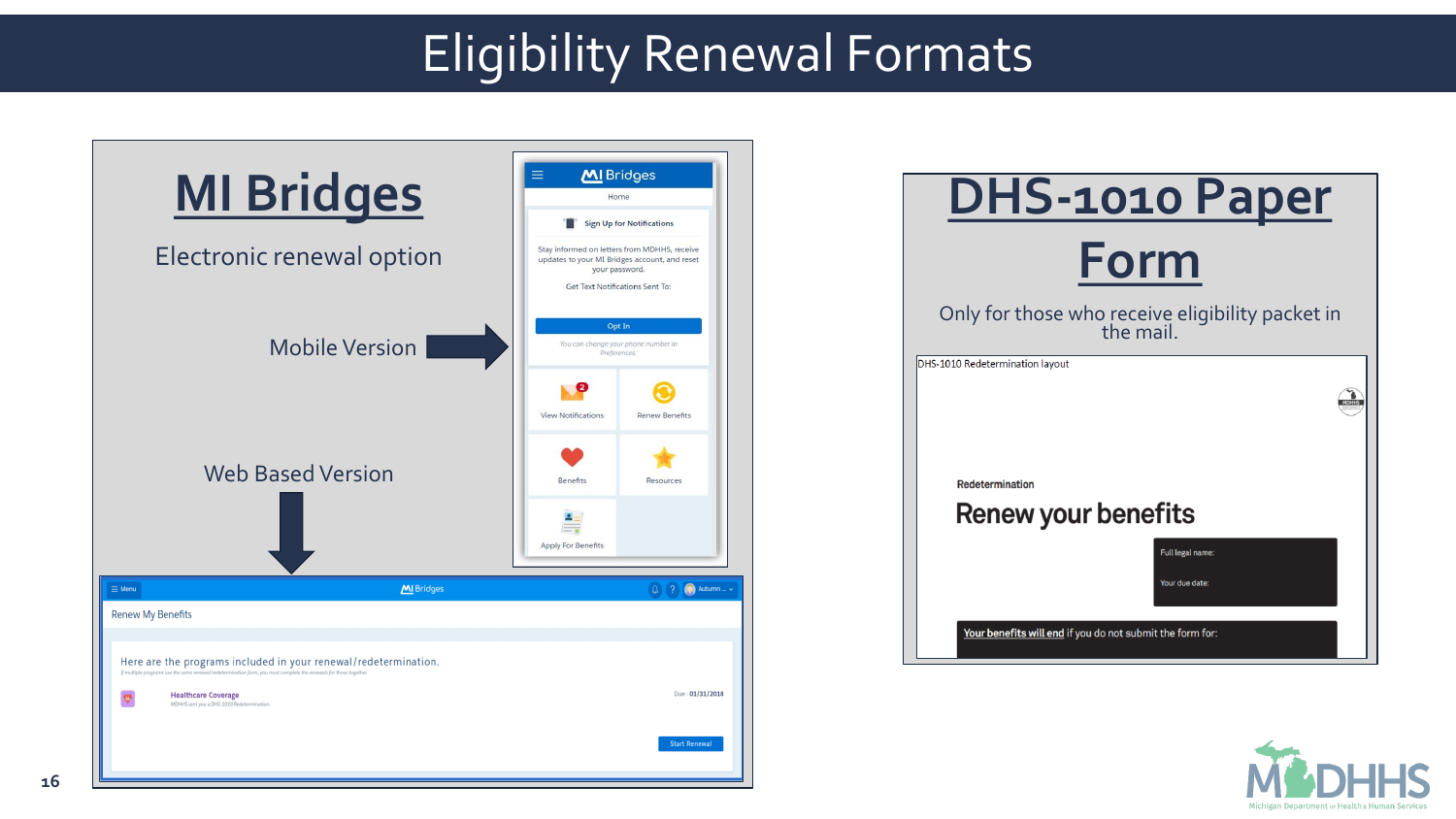## Communication Strategies

- MDHHS PHE Ending Website
- Frequently Asked **Questions**
- Provider, Community Partner & Beneficiary content

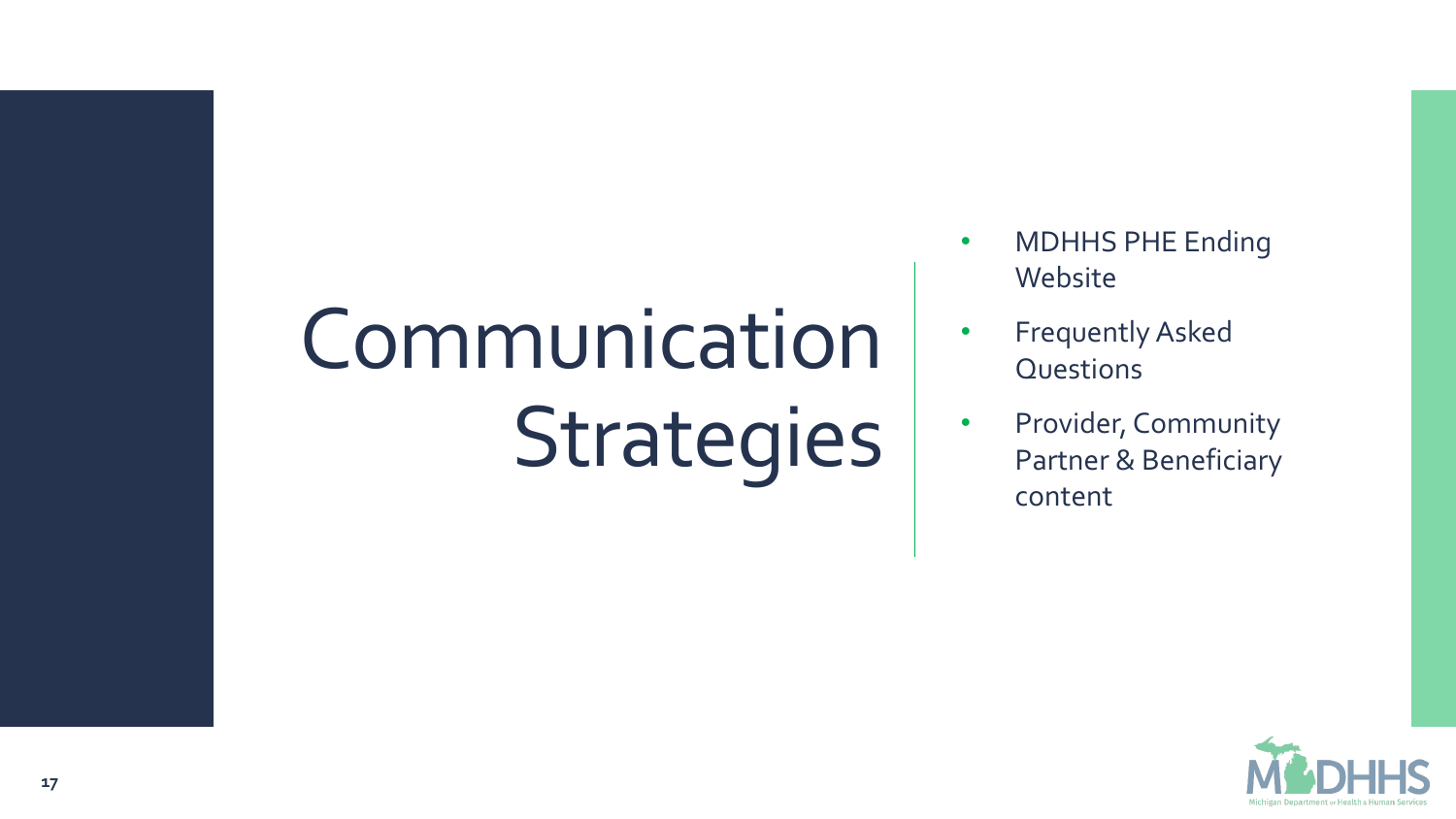### MDHHS PHE Ending **Website**

[www.michigan.gov/mdhhs/](http://www.cms.michigan.gov/mdhhs/end-phe) end-phe



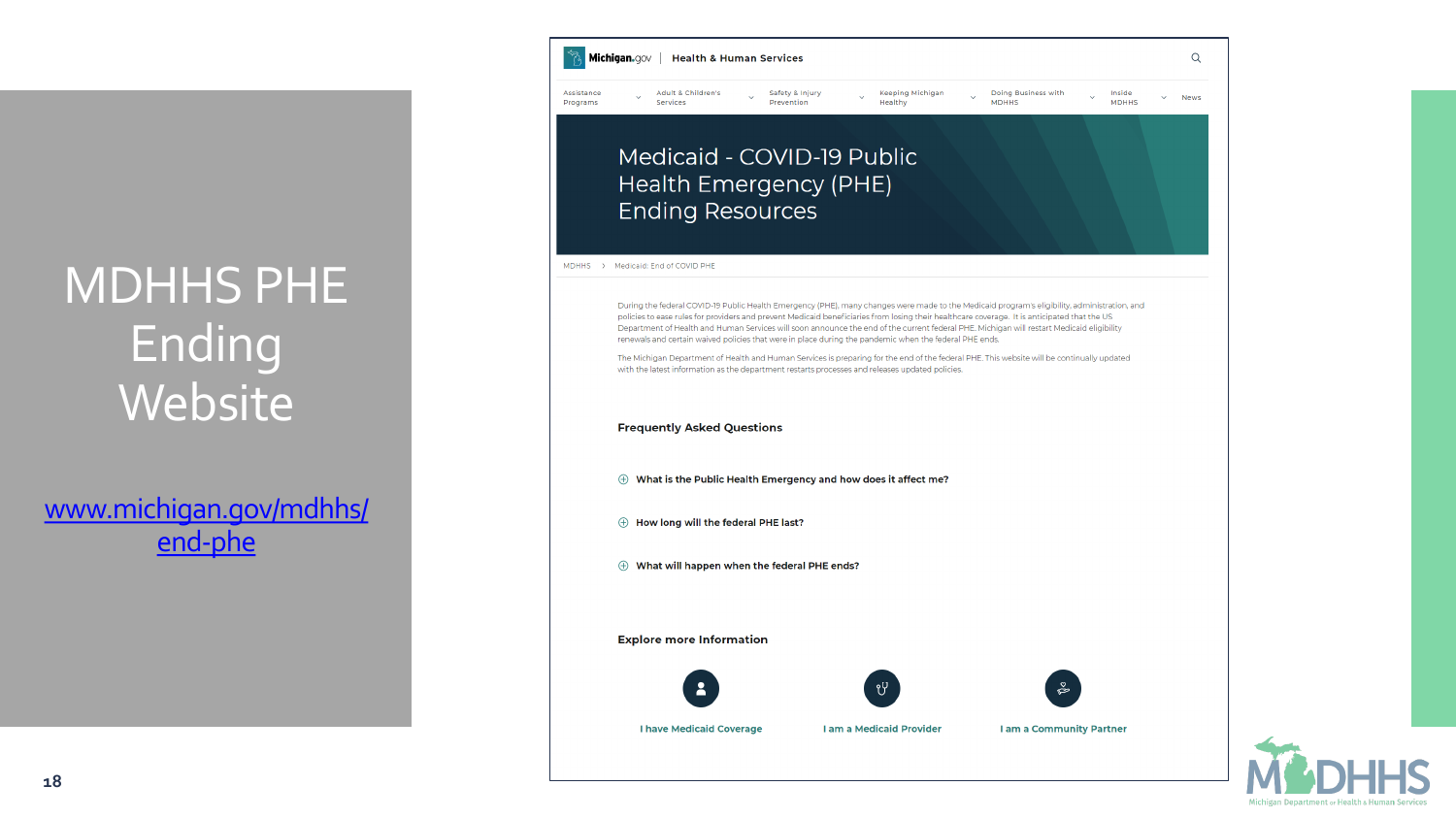

#### **Update your address, phone number, and email address.**  The best way to check and update your contact information is online at [michigan.gov/mibridges.](http://www.michigan.gov/mibridges)

**Report any changes to your household or income.** Report changes to the MDHHS by visiting michigan.gov/mibridges</u>. Or, contact your **local MDHHS office**.



#### **Check your mail.**

To keep your coverage, you may need to complete a yearly renewal form. If you do, we will mail one to you. To avoid gaps in healthcare coverage, please complete and send the form right away.



#### **Beneficiary** Reminders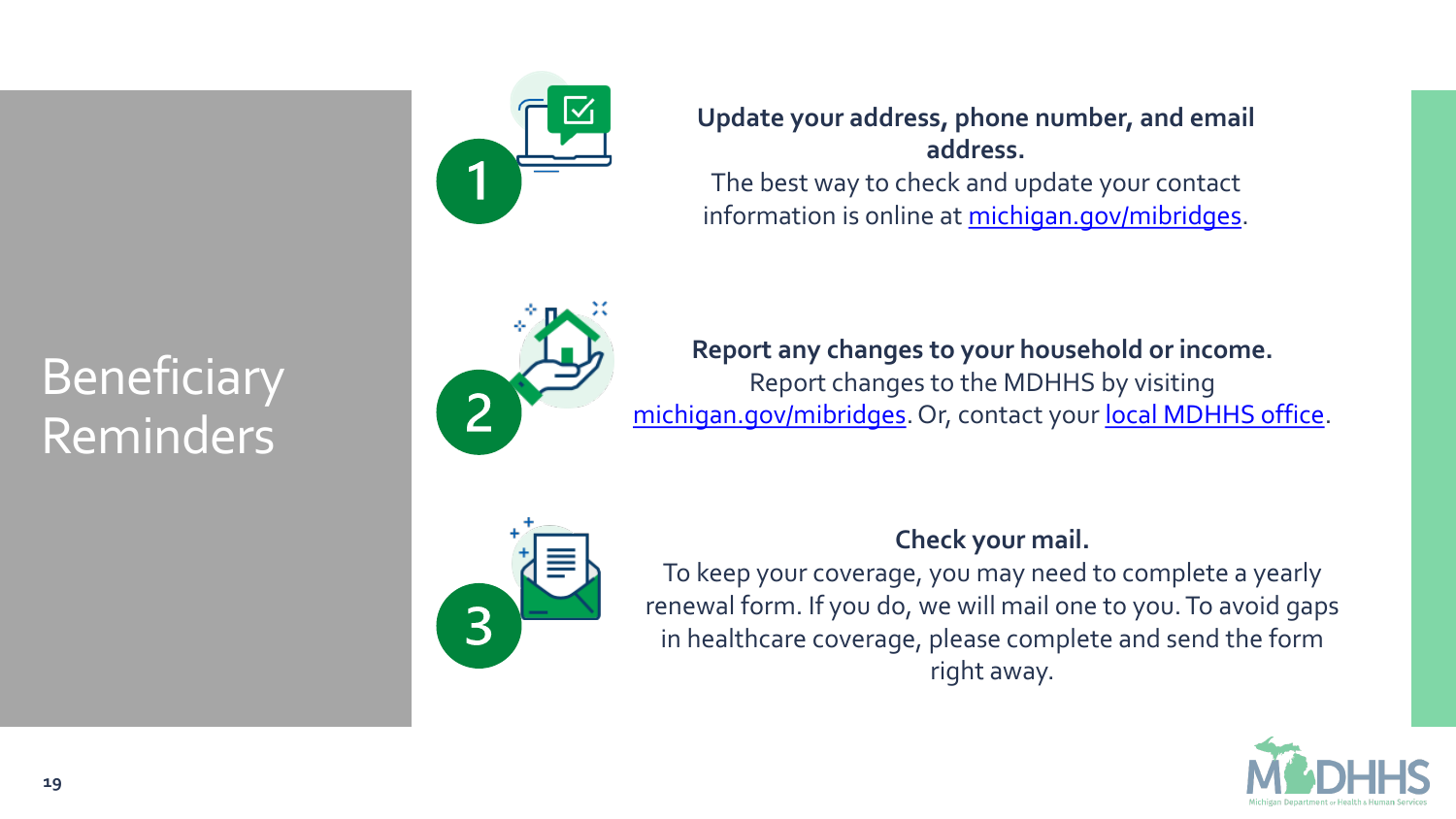#### **What other partner toolkit materials or resources would be helpful?**

- **In the works:**
	- Beneficiary facing
		- Text messaging
		- Online brochure
	- Website content
		- Frequently Asked Questions
		- Stakeholder Toolkit
	- Social media posts
		- Facebook
		- Twitter
	- Radio advertisements

#### **Let us know, we want to hear from you!**

- [ProviderSupport@Michigan.gov](mailto:ProviderSupport@Michigan.gov)
- [MSAPolicy@Michigan.gov](mailto:MSAPolicy@Michigan.gov)
- [ProviderOutreach@Michigan.gov](mailto:ProviderOutreach@Michigan.gov)

| Michigan.gov<br><b>Health &amp; Human Services</b>                                |                                                                                                                     |                                                                                                                                                                                                                                                                                                                                                                                                                   |
|-----------------------------------------------------------------------------------|---------------------------------------------------------------------------------------------------------------------|-------------------------------------------------------------------------------------------------------------------------------------------------------------------------------------------------------------------------------------------------------------------------------------------------------------------------------------------------------------------------------------------------------------------|
| Adult & Children's<br>lance<br>Services<br>ams                                    | Safety & Injury<br>Keeping Michigan<br>Prevention<br>Healthy                                                        | Doing Busine<br><b>MDHHS</b><br><b>Have you!</b><br>heard the                                                                                                                                                                                                                                                                                                                                                     |
| <b>Stakeholder Toolkit</b>                                                        |                                                                                                                     | news?<br>Michigan<br>will restart Medicaid eligibility re<br>Don't risk a gap in your Medicaid, Healthy Michigan Plan or MIChild coverage.                                                                                                                                                                                                                                                                        |
| (S > Medicaid: End of COVID PHE > Stakeholder Toolkit                             |                                                                                                                     | <b>GET READY TO RENEW NO</b><br>Following these steps will help determine if you still qualify                                                                                                                                                                                                                                                                                                                    |
| contains a variety of approved materials for organizations to use and distribute. | This Stakeholder Toolkit can be used by organizations to assist individuals with Medicaid coverage understand the u | ☑<br>≣<br><b>Make sure your contact</b><br>Check your mail or text<br>le your rene<br>information is up to date<br>unes for a letter.<br>form (if you get one).<br>For help or to update your contact information todoy:<br>Visit<br>or contact<br>Your Local MDHHS Office<br>michigan.gov/mibridges                                                                                                              |
| <b>Have you</b><br>heard the<br>news?<br>Michigan                                 | <b>M&amp;DHHS</b>                                                                                                   | The public health<br><b>MCDHHS</b><br>emergency is ending<br>۵<br>During the federal COVID-19 public health emergency (PHE) we stopped the<br>Medicald renewal process. Now that the federal PHE is ending, if you have Medicald,<br>Mithild, or Healthy Michigan Plan you may need to go through the renewal process.<br>This is to find if you still qualify for free or low-cost Medicaid healthcare coverage. |
| GET READY TO RENEW NOW.<br><b>Tour Local MOHHS Office</b>                         | with a war and<br>ming. Bd butts 10 REVIEW.                                                                         | Now that the PHE is ending, you need to do 3 things:<br>Θ<br>Update your address,<br><b>Report any</b><br>k your mail.<br>phone number, and<br>changes to your<br>y need to fill out<br><b>You</b><br>email address.<br>household or inc.<br>I form<br>aren<br>Learn more about what you read to do.                                                                                                              |
| "Get Ready" Flyer                                                                 | <b>Medicaid Renewal Information</b>                                                                                 | MI Bridges is here to<br>The MI Disposa website car<br>find resources, an<br><b>Litt Bridg</b><br>You can acq.<br>michigan.go<br>pinban<br>· Healthcar<br>. Food Assoc<br>· Cash Assistar                                                                                                                                                                                                                         |
|                                                                                   |                                                                                                                     | . Child Development + Care (CDC)<br>. State Emergency Relief (SER) - including utilities, housing, and burial oceas<br>MI Bridges can also help you search for state and local resources in your correnantly. If you<br>receive benefits, you can manage your case and renew benefits through your MI Bridges account.                                                                                            |
|                                                                                   |                                                                                                                     | Questions?<br><b>PHE Ending Toolkit</b><br>Call the Benefictory Help Line toll free at<br>To learn more about<br>藻<br>1-800-642-3195 (TTY: 1-866-501-5656). We are<br>the PHE ending go to<br>open Monday through Friday, 8 a.m. to 7 p.m.<br>«Sutura URL»                                                                                                                                                        |



Feedback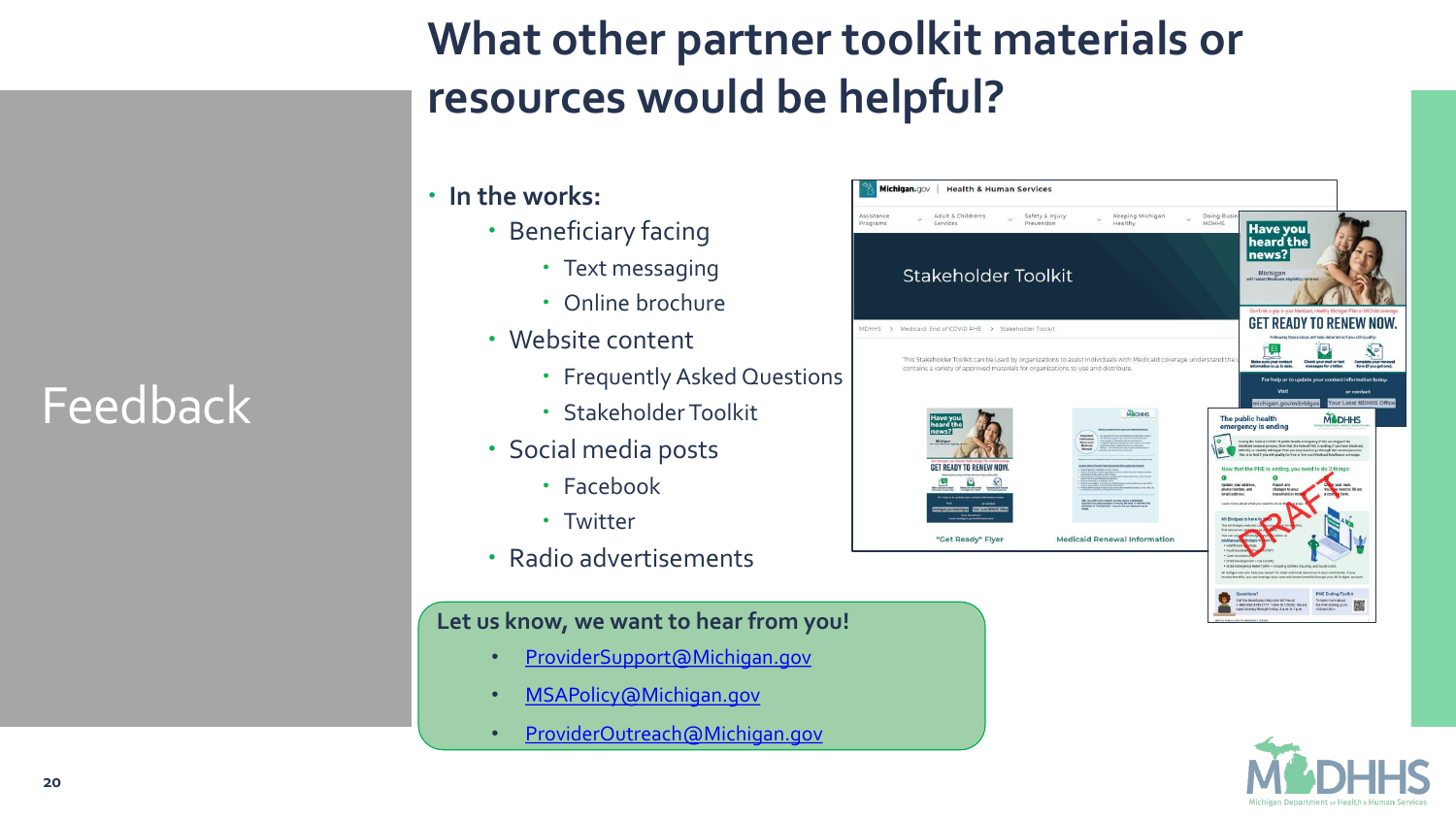

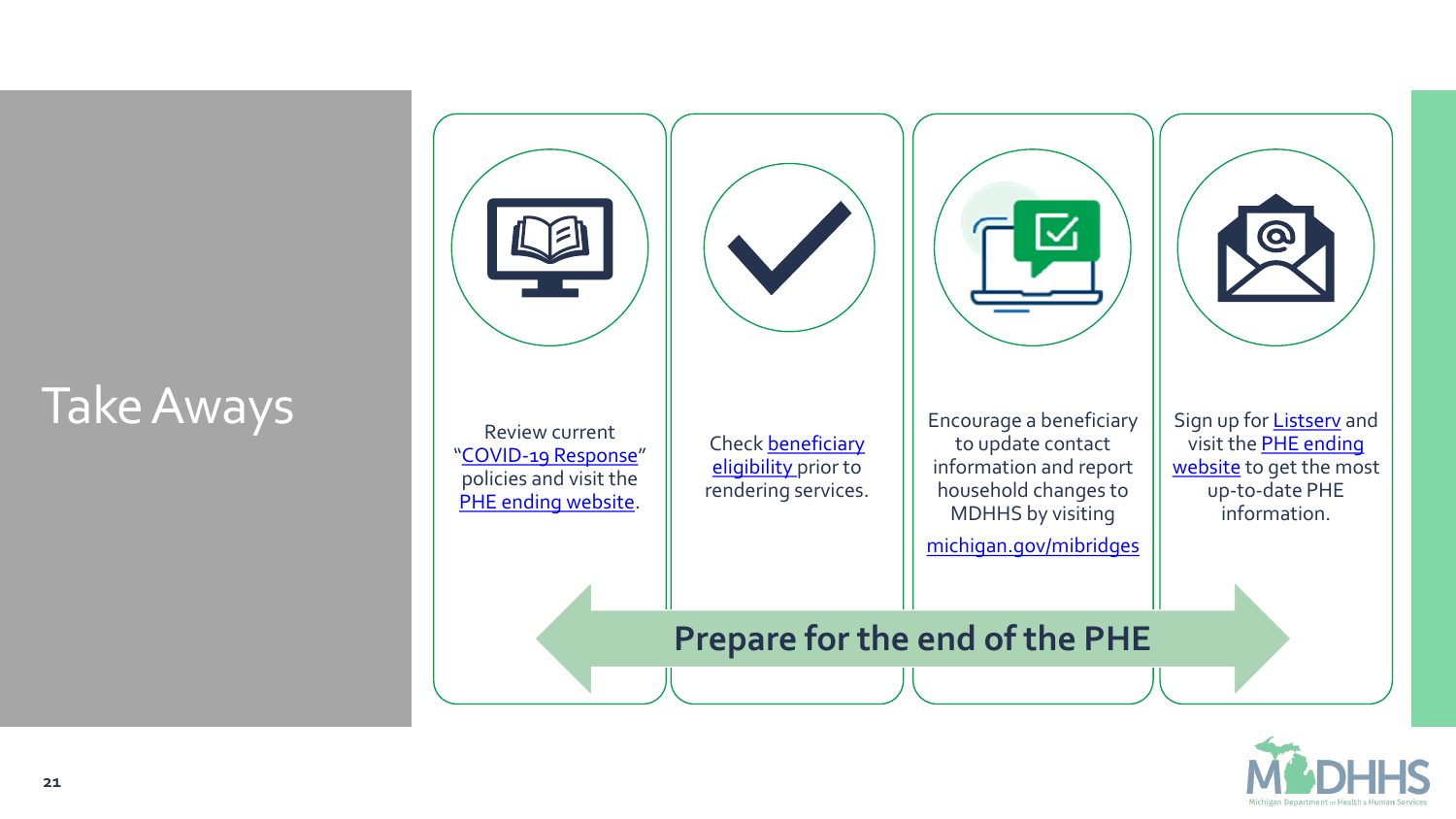## Take Aways

**What can you do to support Medicaid or Medicaid Health Plan Beneficiaries get ready?**

- Communicate to beneficiaries that the United States has been under a PHE.
	- A lot of people may not be aware that the United States is and has been under a PHE and that has impacted their Medicaid eligibility.
- Medicaid renewal process will begin in the middle of June.
	- Communicate to beneficiaries that the end of the PHE will mean that they will need to complete Medicaid Renewal information.
- We are going to mail beneficiaries letters and notices.
	- The best way to check and update their contact information is online at [michigan.gov/mibridges](http://www.michigan.gov/mibridges).
- Hand out the flyer.
	- · [Stakeholder Toolkit \(michigan.gov\)](https://www.michigan.gov/mdhhs/end-phe/stakeholder-toolkit)



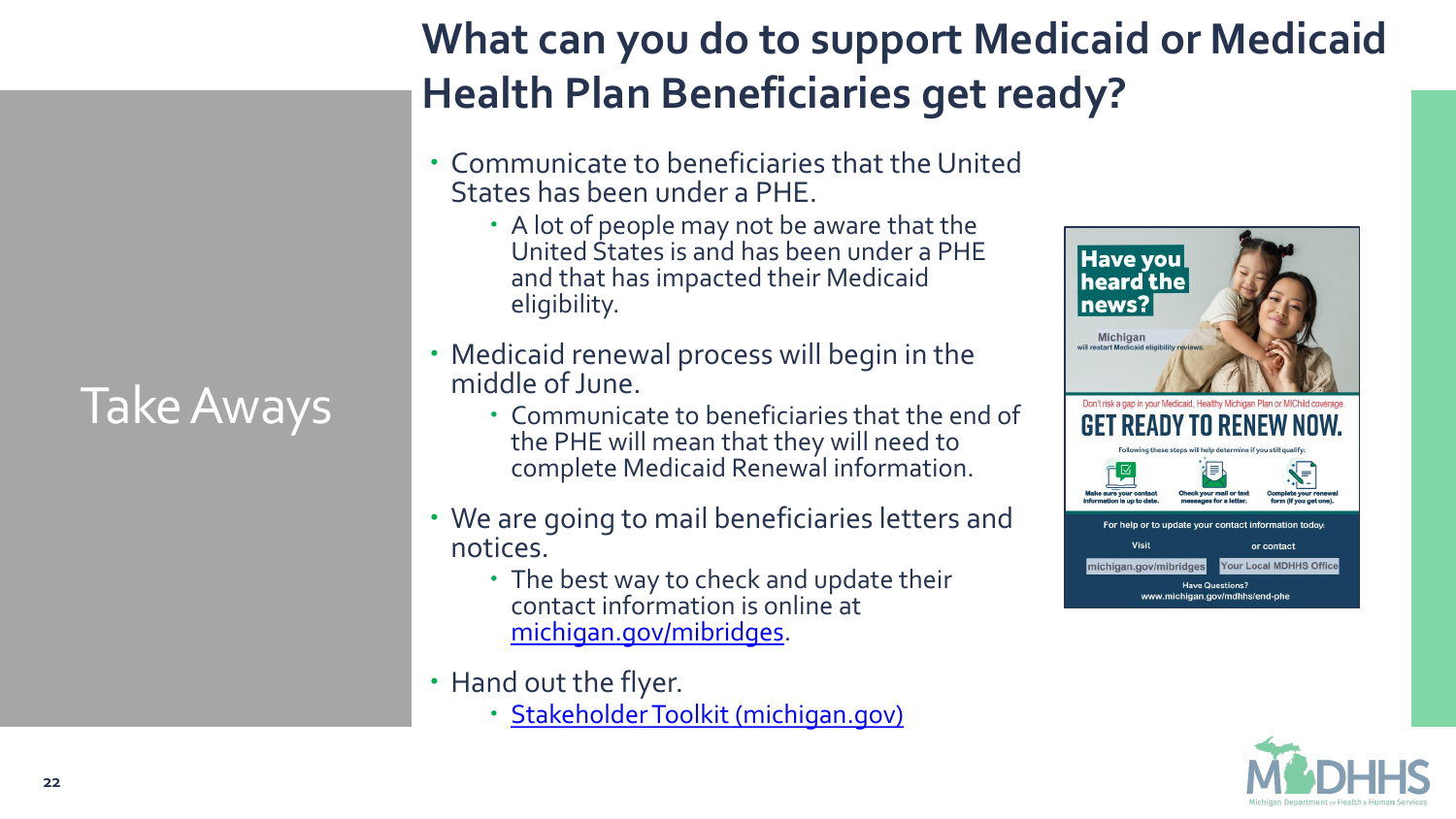# Stay Informed and Engaged

MDHHS PHE Ending website:

[www.michigan.gov/](http://www.michigan.gov/mdhhs/end-phe) mdhhs/end-phe